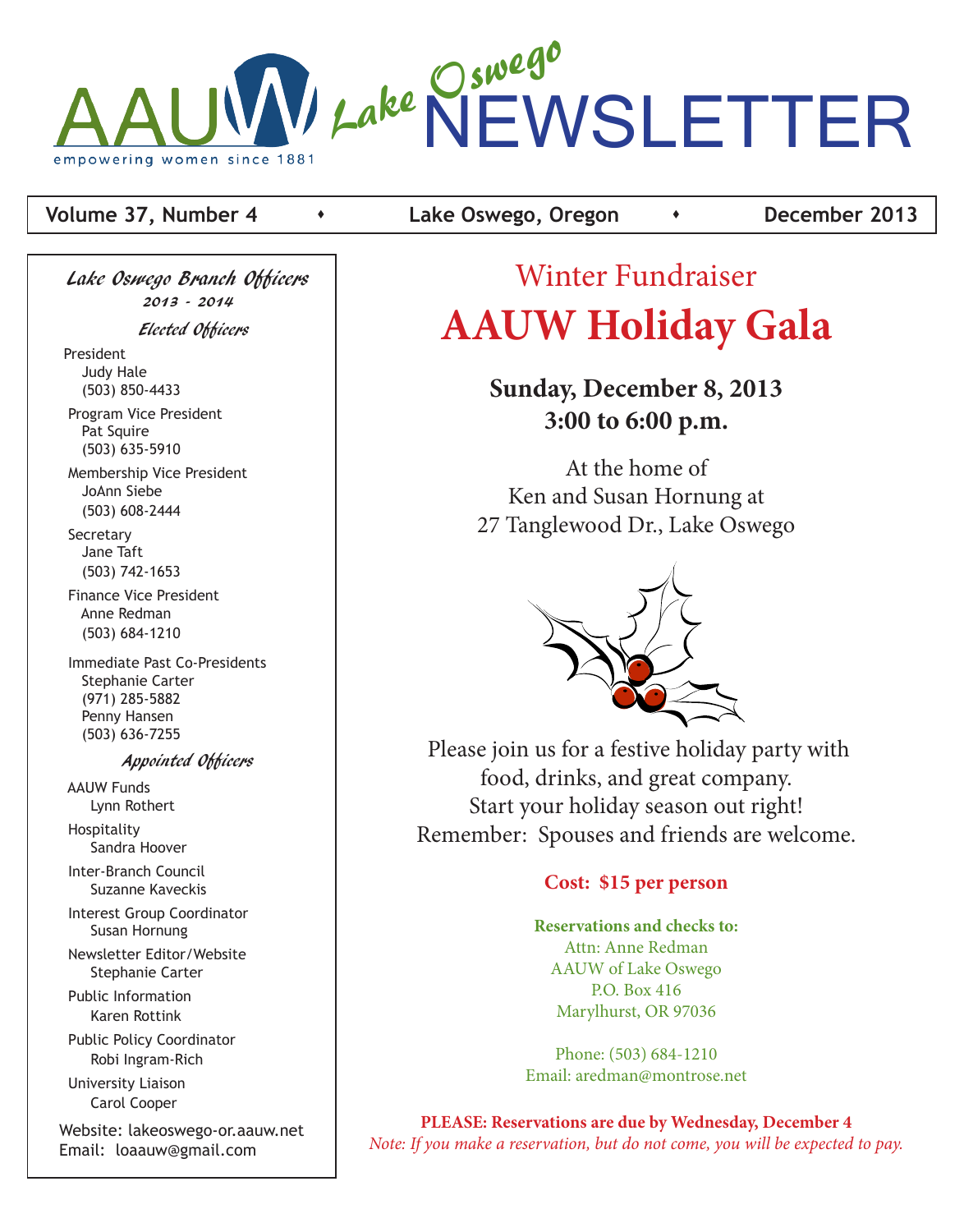#### Page 2 **b December 2013**



Judy Hale with dog, Ruby

Hale & Hearty

by Judy Hale, President

Happy Holidays to all of our members and your families!

We have our Holiday Gala on December 8th at the Hornung residence. I hope to see you there. Remember that the Gala is a fundraising event to help meet our goal of giving a \$1,000 scholarship each year to a student at Marylhurst University. If you cannot attend, you can still help by donating the \$15 you would spend to attend the Gala. Just fill out the form included in this newsletter or contact Lynn Rothert, our Funds Chair. She can send you a form.

We have many exciting things coming up in 2014. Pat Squire has planned some really interesting programs for January and February. We also have another Collectible Discoveries event in February. Our annual tea is back in the schedule, after a year hiatus. Penny Hansen has graciously agreed to act as lead organizer.

April is going to be an exciting month because it is also the month of the 2014 Oregon-Washington State Convention at the Embassy Suites in Portland. Our branch is responsible for the table decorations and door prizes. If you want to help with this project, please contact me or Suzanne Kaveckis, our Inter-Branch Council representative.

There are many ways for you to participate in AAUW: become a two-minute activist, volunteer to help with the bi-state convention, attend one of the special events your Board has planned for this year, or invite a potential member to a meeting. One of the best ways to participate is to attend our monthly meetings. The last few months have been pretty crowded with lots of members enjoying a chance to visit, refreshments and the outstanding programs we have had. Please join us!

Editor's Note: Thanks to hard work and perseverence by Karen Rottink, our Public Information Officer, we have been receiving coverage of our programs in local newspapers. View the article about our November presentation by author Diana Abu-Jaber in the **Portland Tribune** at: http://portlandtribune.com/ lor/54-my-community/200119-diana-abu-jaber-todiscuss-women-characters-with-aauw-.

Various board members have also been placing flyers about the programs in public places including the library. You can help build attendance at our monthly meetings and possibly attract new members by inviting your friends to the programs.

### We Care

If you know a branch member who would appreciate receiving congratulations, condolences, or just a get-well card, please let Carol Ficht know at carolficht@comcast.net or (503) 655-6527. She sends such remembrances for the branch.

### Word Challenge

Name a 6-letter, a 7-letter, and two 8-letter words that contains "venue." One 8-letter word is a variation on the 7-letter word. None of these words are plural.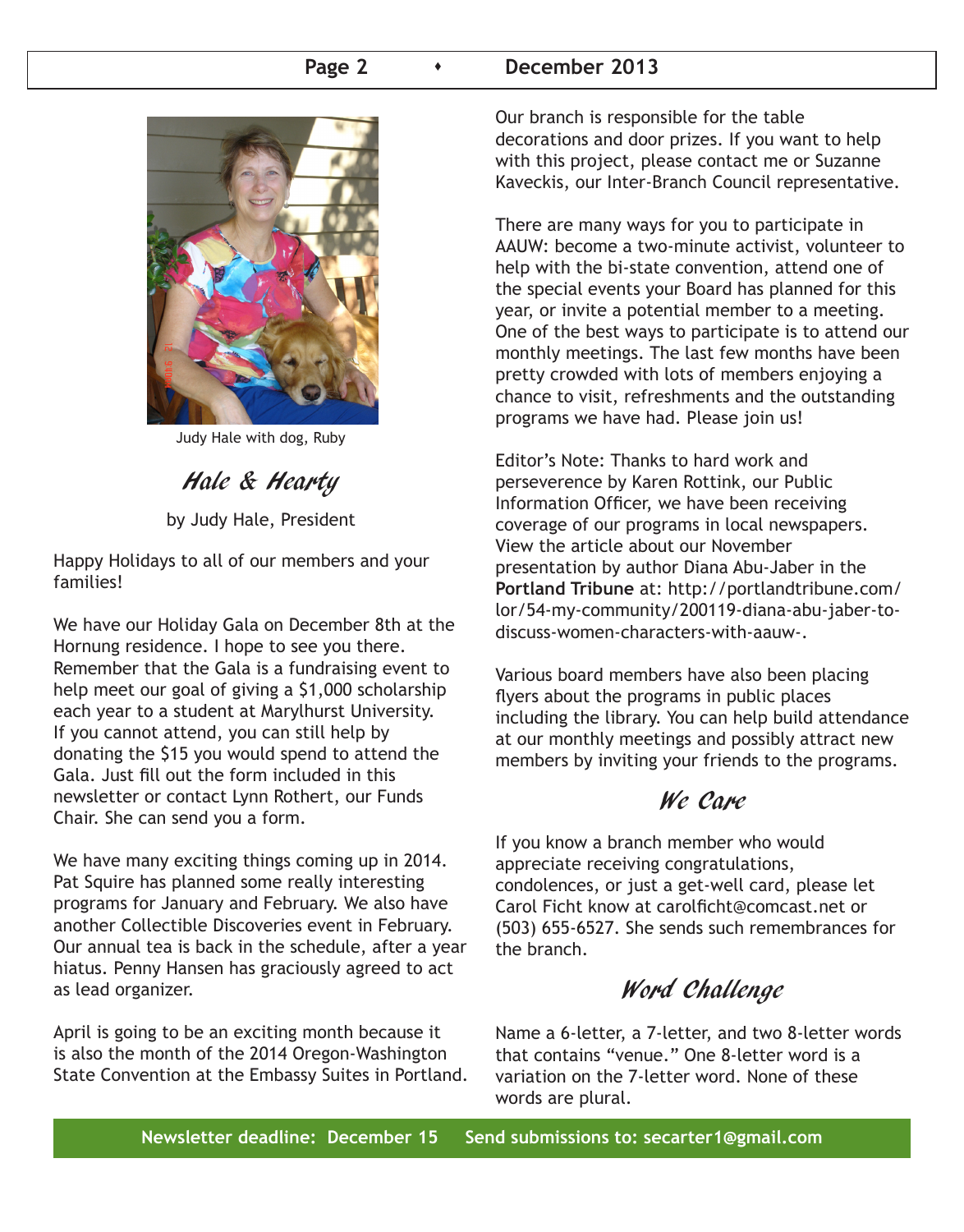### Invisible War Film Review

by Karen Rottink

We AAUW members can be very proud of the support our association provided for the development of the documentary film **The Invisible War**. We recently screened this film for our members, including a discussion with two former Navy personnel.

This powerful film depicts the impact of sexual assault in the military through interviews with people who were sexually assaulted while in the military. They felt victimized a second time by the process the military used to determine which cases would be prosecuted. The majority of cases are never prosecuted. The commanding officer is the one who decides which cases can be prosecuted. Even if a perpetrator is convicted by a jury, the commanding officer can reverse the conviction. This is still true today.

According to the film, when General Leon Panetta recently saw the film, he immediately ordered some changes in how the military handles sexual assault. This was a good step in reforming the military handling of sexual assault cases, but it is not sufficient.

AAUW helped the women bring the lawsuit described in the film. Unfortunately, the court ruled that sexual assault is a hazard of the job in the military.

Our two expert discussion leaders, Ms. Jennifer Carlson and Mr. John Young, indicated there have been recent changes in the military training regarding sexual assault. One of the changes is that the training includes victims' stories, a very effective method used throughout the film.

You can help change the federal law that governs how sexual assault is prosecuted in the military. There are two competing Pentagon policy bills about to be presented in the U.S. Senate. The legislation proposed by Sen. Kristen Gillibrand would require military prosecutors, not military chain of command personnel, to handle sexual assault cases. This is opposed by top Pentagon

officials. They support the Sen. Claire McCaskill proposal which would leave prosecution in the chain of command, mandate dishonorable discharge or dismissal for anyone convicted of sexual assault, and remove the power of the commanding officer to overturn a jury verdict.

We recommend that you contact Sen. Ron Wyden and Sen. Jeff Merkley and urge them to support Sen. Kristen Gillibrand's proposal to remove the prosecution of sexual assault in the military from chain of command personnel and place it with military prosecutors. This is the fairest way for victims of sexual assault in the military to obtain justice and impartiality.

Let's continue our AAUW support for the victims of sexual assault in the military by helping them obtain fair and impartial justice!

Thank you for your support of AAUW and its mission of advancing equity for women through legislation.

Editor's Note: There were several programs on NPR during the month of November where these rival bills were discussed. One of them, "Rival Plans in Senate Aim to Change Miltary Rape Prosecutions," which aired on November 20th, may be found at: http://www.npr.org/templates/story/story. php?storyId=246409434.

#### AAUW'S Mission

Advancing equity for women and girls through advocacy, education, and research.

#### AAUW's Value Promise

By joining AAUW, you belong to a community that breaks through educational and economic barriers so that all women have a fair chance.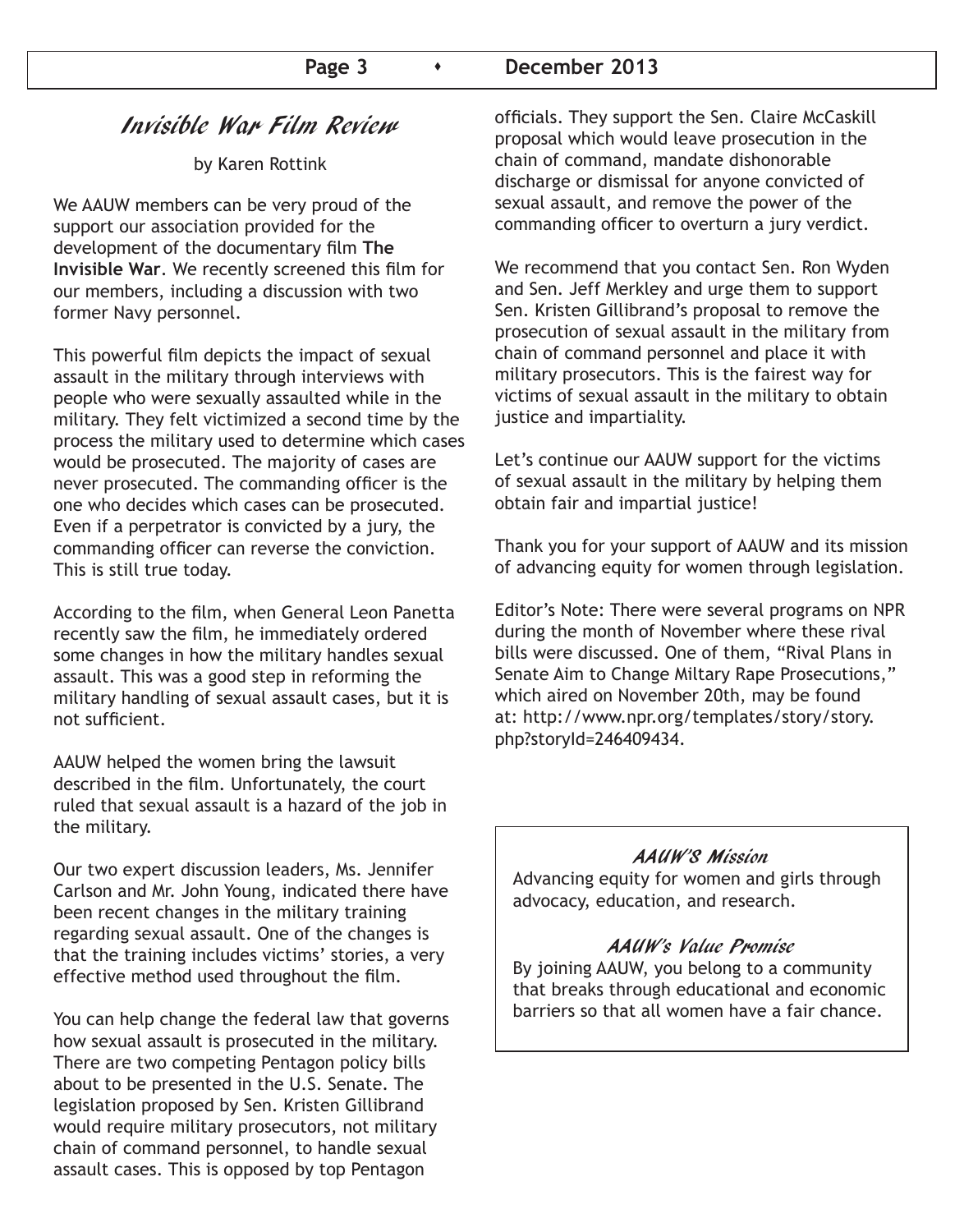#### Page 4  $\longrightarrow$  December 2013

### Diana Abu-Jaber - An Author With a Big Heart

by Karen Rottink

The record breaking number of attendees had a great time with Diana Abu-Jaber at our November 9th meeting. Ms. Abu-Jaber, award winning author and Portland State University Writer in Residence, delighted us with her personal stories about family relationships. She discussed the importance of cooking, baking, and eating together for family bonding. The audience was very responsive to her heart-felt stories and how she sees her own family experiences influencing her writing as well as her parenting. The most significant relationship in Ms. Abu-Jaber's upbringing was the one between her Jordanian-born father and her American-born grandmother who called her father "The Dictator." Grandmother would take Diana and her three younger sisters to the grocery store and let them buy whatever candy they wanted, all the while muttering, "He can't control me now!" The chaos of that relationship provided the backdrop for the author's upbringing. Her quiet, agreeable mother was a stabilizing influence in Ms. Abu-Jaber's life. All of these family interactions provide the author with insights and stories in the many books she has written and continues to write.

Upcoming Programs

by Pat Squire

**Saturday, January 11, 2014**

Ms. Judy Van Dyck, director of International Student and Scholar Services in the Office of International Affairs at Portland State, will bring two of her female international students to talk about why they came to the United States to study, and what their experiences are like. They will also reflect on what they will do when they return to their home countries.

Ms. Van Dyck has a BA in the Japanese and French languages and has studied in both Japan and France. She has been a study abroad advisor,

director of English as a Second Language programs, and director of International Special Programs at PSU during her 30+ year career in international student work. PSU has over 2000 international students from nearly 100 countries.

#### **Saturday, February 8, 2014**

"Perspectives from the Archives: African American and Japanese American Women in Oregon History." Patricia Schecter, Professor of History at Portland State, will bring two of her star history majors to give a visual presentation of their findings on this fascinating topic of local interest.

### AAUW Members Will Sing in Holiday Choir

Our members bring to our branch wonderfully unique talents. Two of our members, Betty Barber and Susan Hornung are in the West Linn Community Choir. The Choir will present a concert called "December Lights" at the Holy Names Chapel in Mary's Woods on two dates this year: Saturday, December 14 at 7:00pm and Sunday, December 15 at 2:00pm. Selections include sacred, madrigal, Christmas, Hanukkah, doo wop, and even a piece for the winter solstice. Tickets are \$10 for seniors 60+ and \$12 for other adults and can be purchased at the door.

#### Interest Group Activities

**Tuesday Morning Books 4th Tuesday at 11:00 a.m.**

No December meeting.

**Murder by the Book 2nd Wednesday at 12:00 p.m.**

Date: December 11

Books: *The Virgin in the Ice* by Ellis Peters Location: 4949 Meadows Rd., Suite 400, Lake Oswego

Bring your lunch, refreshments provided. For more information, contact Jane Taft, (503) 742-1653, taft.jane@gmail.com or Stephanie Carter, (971) 285-5882, secarter1@gmail.com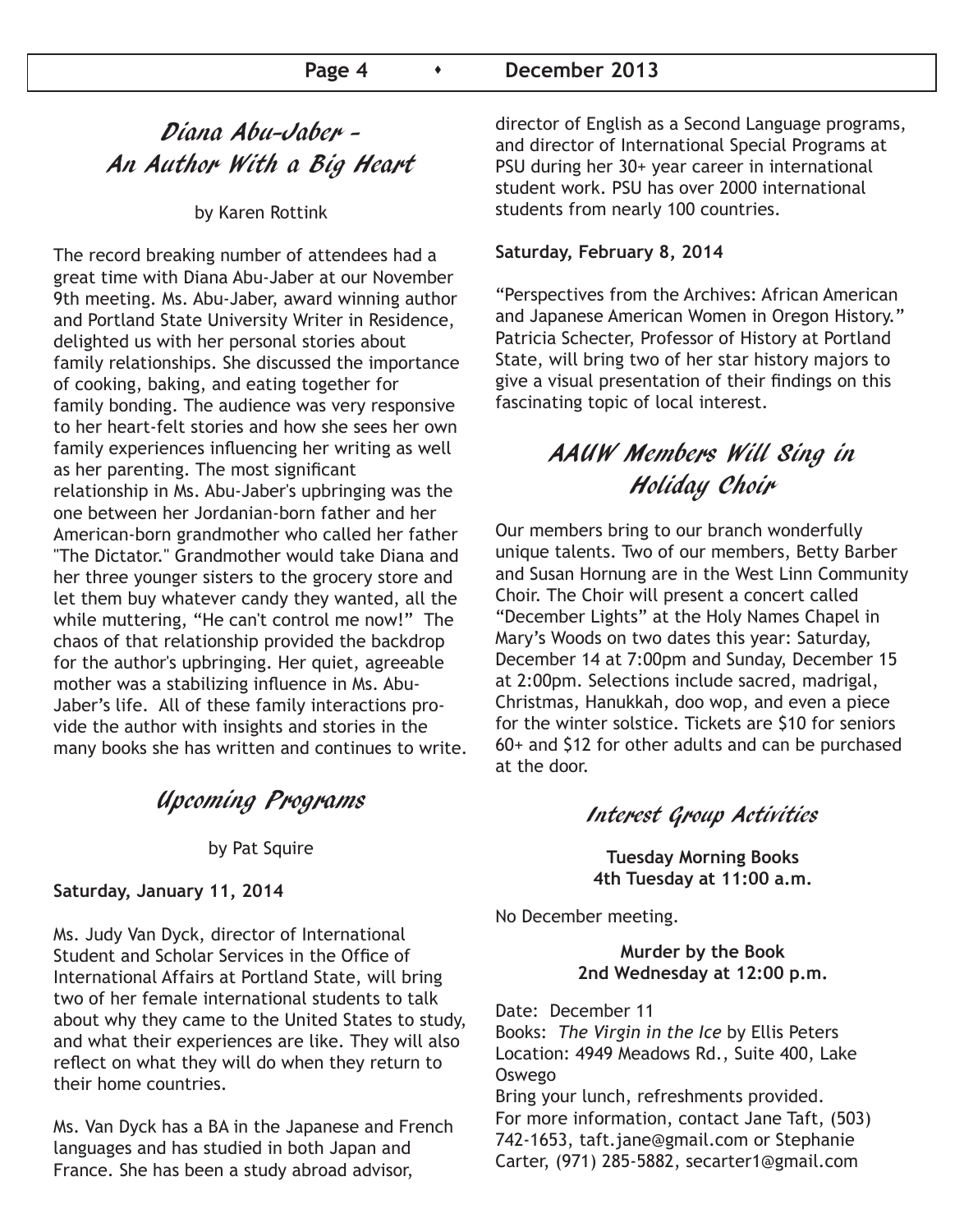#### Page 5  $\longrightarrow$  December 2013

### 2014 LO AAUW Donation Form

Name was also as  $\sim$  100  $\mu$  and  $\mu$  and  $\mu$  and  $\mu$  and  $\mu$  and  $\mu$  and  $\mu$  and  $\mu$  and  $\mu$  and  $\mu$  and  $\mu$  and  $\mu$  and  $\mu$  and  $\mu$  and  $\mu$  and  $\mu$  and  $\mu$  and  $\mu$  and  $\mu$  and  $\mu$  and  $\mu$  and  $\mu$  an

City/State/Zip 2000 and 2000 and 2000 and 2000 and 2000 and 2000 and 2000 and 2000 and 2000 and 200

Address \_\_\_\_\_\_\_\_\_\_\_\_\_\_\_\_\_\_\_\_\_\_\_\_\_\_\_\_\_\_\_\_\_\_\_\_\_\_\_\_\_\_\_\_\_\_\_\_\_\_

**LOCAL SCHOLARSHIP DONATION:**

\$\_\_\_\_\_\_\_\_\_\_\_ Donation Amount **—** Write check to *Lake Oswego AAUW* PLEASE NOTE: THIS DONATION IS **NOT** TAX DEDUCTIBLE

#### **NATIONAL AAUW FUNDS DONATION:**

\$\_\_\_\_\_\_\_\_\_\_\_ Donation Amount **—** Write check to *AAUW Funds*

ALL NATIONAL CONTRIBUTIONS ARE FULLY TAX DEDUCTIBLE

Giving unrestricted gifts to AAUW FUNDS (#9110) provides support where needed most, but you can choose a specific fund:

**[ ] #9110 General Foundation Support — Allocated where most needed** 

[ ] #4336 Educational Opportunities Fund **—** Supports fellowships and grants

[ ] #9170 Eleanor Roosevelt Fund **—** Supports AAUW research studies

[ ] #4337 Public Policy Fund **—** Supports advocacy for laws fair to women

[ ] #3999 Legal Advocacy Fund **—** Supports legal rights for those facing discrimination

[ ] #4339 Leadership Programs Fund **—** Supports programs like NCCWSL

[ ] #4363 Oregon's Betsy McDowell Research & Projects Fund

Gifts of \$100–\$174 confer membership in the Oregon Century Club Gifts of \$175 or above confer membership in the Oregon Century Club Plus

Gifts of \$25 or more to either local scholarship or AAUW Funds may be designated to honor a friend or loved one.

This gift is a memorial (deceased) to \_\_\_\_\_\_\_\_\_\_\_\_\_\_\_\_\_\_\_\_\_\_\_\_\_\_\_\_\_\_\_\_\_\_

This gift is a tribute (living) to \_\_\_\_\_\_\_\_\_\_\_\_\_\_\_\_\_\_\_\_\_\_\_\_\_\_\_\_\_\_\_\_\_\_

Acknowledgement should be sent to:

Name \_\_\_\_\_\_\_\_\_\_\_\_\_\_\_\_\_\_\_\_\_\_\_\_\_\_\_\_\_\_\_\_\_\_\_\_\_\_\_\_\_\_\_\_\_\_\_\_\_\_\_\_

Address \_\_\_\_\_\_\_\_\_\_\_\_\_\_\_\_\_\_\_\_\_\_\_\_\_\_\_\_\_\_\_\_\_\_\_\_\_\_\_\_\_\_\_\_\_\_\_\_\_\_

**Send this form and check to: LO AAUW, PO Box 416, Marylhurst, Oregon 97036**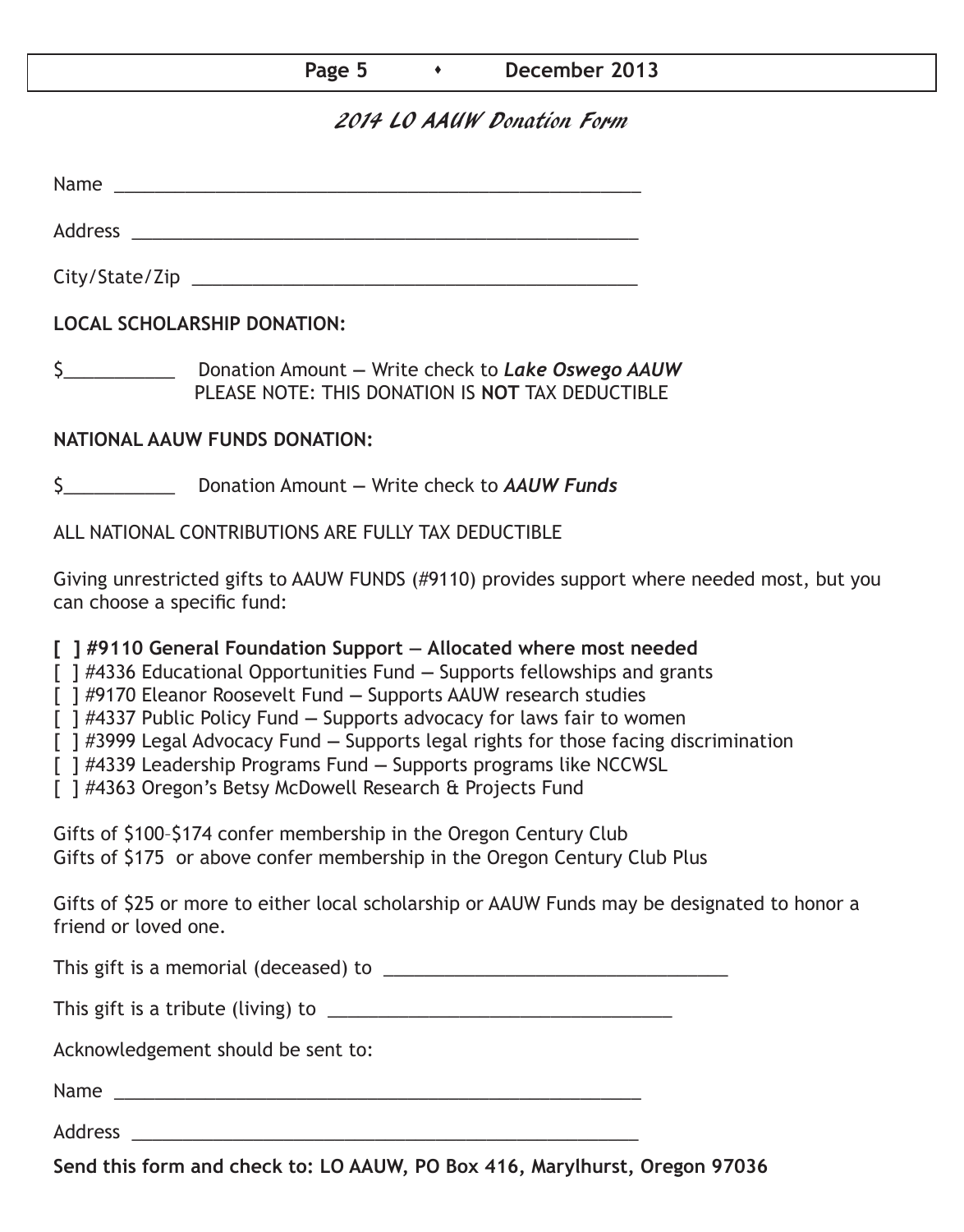#### Page 6  $\longrightarrow$  December 2013

#### **Interpretive Books 3rd Thursday at 9:30 a.m.**

Date: December 19 (Note: Starts at 10:00 a.m.) Book: *In God We Trust, All Others Pay Cash* by Jean Shepherd Hostesses: Susan Hornung (Hostess for Discussion),

Diana Gough (Hostess for Luncheon)

Leader: Louise Weiss

For more information, contact Carol Zinsli, (503) 694-6181, czinsli@comcast.net or Linda Watkins, (503) 694-2334, l.and.m.watkins@gmail.com

#### **Thursday Evening Books 4th Thursday at 7:30 p.m.**

Date: December 5 Book: *War Brides* by Helen Bryan Hostess & Introduction: Judy Hale For more information, contact Sandra Hoover, (503) 635-0952, sandraleehoover@comcast.net or Suzanne Kaveckis, (503) 678-1641, ctn75492@centurytel.net

> **Friday Books 4th Friday at 10:00 a.m.**

No December meeting.

#### **Portland Center Stage Date and Time Vary**

Season ticket holders for the Portland Center Stage's Thursday matinees will enjoy a year of musicals, dramas and comedies. For more information, contact Betty Barber, (503) 675-0594, barberbc@yahoo.com

#### **Exploring the Northwest Date and Time Vary**

Date: December 2, 10:45 a.m.

Event: Lunch at Meriwether's Restaurant & Tour of Pittock Mansion

Details: The Pittock Mansion holiday theme this year is "A Locally Crafted Christmas." The group will meet at Sue Kingzett's house (1811 Barnes Cir., West Linn) at 10:45 a.m., and will drive to Meriwether's Restaurant for an 11:30 a.m. lunch. The restaurant is located at 2001 NW Vaughn St., Portland, and the phone number is (503) 228-1250.

There is parking right next door. Sue suggests that attendees bring change or credit cards. The group will receive one check with 20% gratuity. After lunch the group will drive to The Pittock Mansion at 3229 NW Pittock Dr., Portland. The number is (503) 823-3624. The site has parking too. Prices are Adults: \$8.50, and Seniors: \$7.50. Your AAA membership may allow added discount. Please RSVP to Sue Kingzett to tell her if you are meeting at her house or at the restaurant. (503) 656-5970, (503) 706-8184 cell, sezett@msn.com

> **Laffalot Bridge 2nd & 4th Mondays at 1:00 p.m.**

No December meetings.

**Third Wednesday Bridge 3rd Wednesday at 1:00 p.m.**

No December meeting.

**Eat Ethnic 3rd Tuesday at 6:30 p.m.**

No December meeting.

#### **Delightful Dining Date and Time Vary**

Please mark your calendars for January 18, when we will enjoy a Mexican Fiesta. For more information, contact Jane Taft, (503) 742-1653, taft.jane@ gmail.com



Fun Fact: Wilson "Snowflake" Bentley perfected the art of catching individual snowflakes on a piece of black velvet. He photographed over 5,000 snowflakes in his lifetime. He was also the first scientist to measure snowflakes, raindrops, and hailstones.